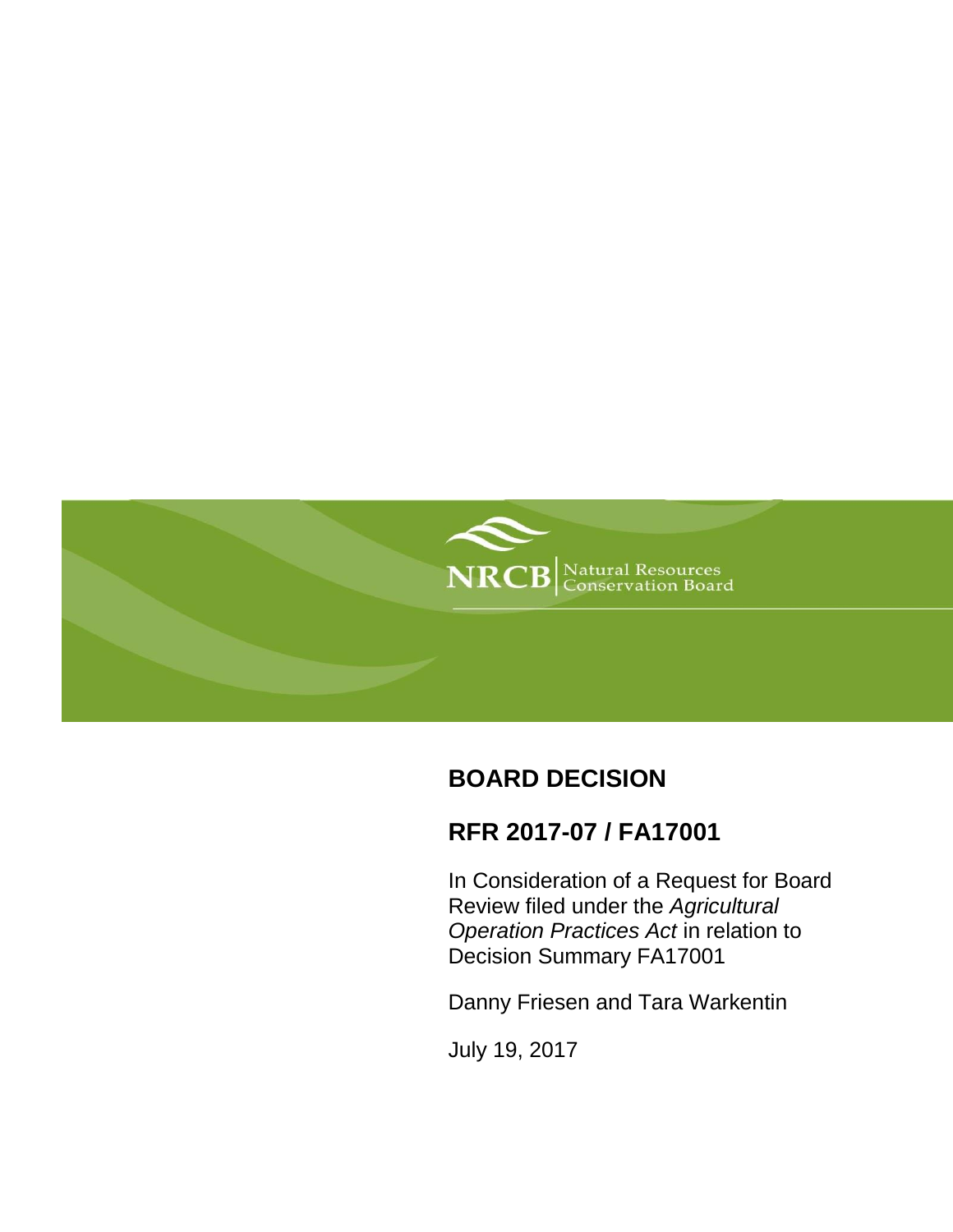## **Background**

On June 5, 2017, NRCB Approval Officer Randy Bjorklund issued Decision Summary FA17001 regarding a registration application by Danny Friesen and Tara Warkentin (Friesen & Warkentin). The application was to expand an existing confined feeding operation (CFO), located at River Lot 6, Range 6 in the Fort Vermilion Settlement in Mackenzie County (the County), approximately 2 kilometres south of the Hamlet of Fort Vermilion. The proposed expansion would increase livestock numbers from 3,000 chicken layers to 11,000 chicken layers, and would include the construction of an interior wall in the livestock housing area of an existing barn. The approval officer denied Friesen & Warkentin's application.

The approval officer listed the factors he considered in his decision-making, including his statement that the proposed development met all technical requirements under the *Agricultural Operation Practices Act* (AOPA). Nevertheless, the application was denied, as he determined that the proposed development is inconsistent with the County's municipal development plan.

A Request for an NRCB Board Review of Decision Summary FA17001 (the RFR) was filed by Friesen & Warkentin on June 22, 2017, meeting the 10-day filing deadline pursuant to section 20(5) of AOPA. The RFR asked the Board to approve the registration, notwithstanding the inconsistency with the County's municipal development plan.

Following receipt of the RFR, the Board sent a *Notice of Filed Request for Board Review* (the Notice), and a copy of the RFR, to all of the parties found to be directly affected by the approval officer. The Tall Cree First Nation did not submit a statement of concern to the approval officer; however, the Board notified the Tall Cree First Nation that the Board had received an RFR. The Notice advised that any adversely affected parties were being given an opportunity to file a response submission with the Board, by the deadline of July 7, 2017. The County was the only party to file a response. Friesen & Warkentin tendered a further email on July 7, 2017; however, as this email was not in the nature of a response submission the Board did not have regard for the contents of this email in considering the RFR.

The Board met on July 11 and 18, 2017 to deliberate on the RFR and the response.

#### **Jurisdiction**

The Board's authority for granting a review of an approval officer's decision is found in section 25(1) of AOPA, which states:

25(1) The Board must, within 10 working days of receiving an application under section 20(5), 22(4) or 23(3) and within 10 working days of the Board's determination under section 20(8) that a person or organization is a directly affected party,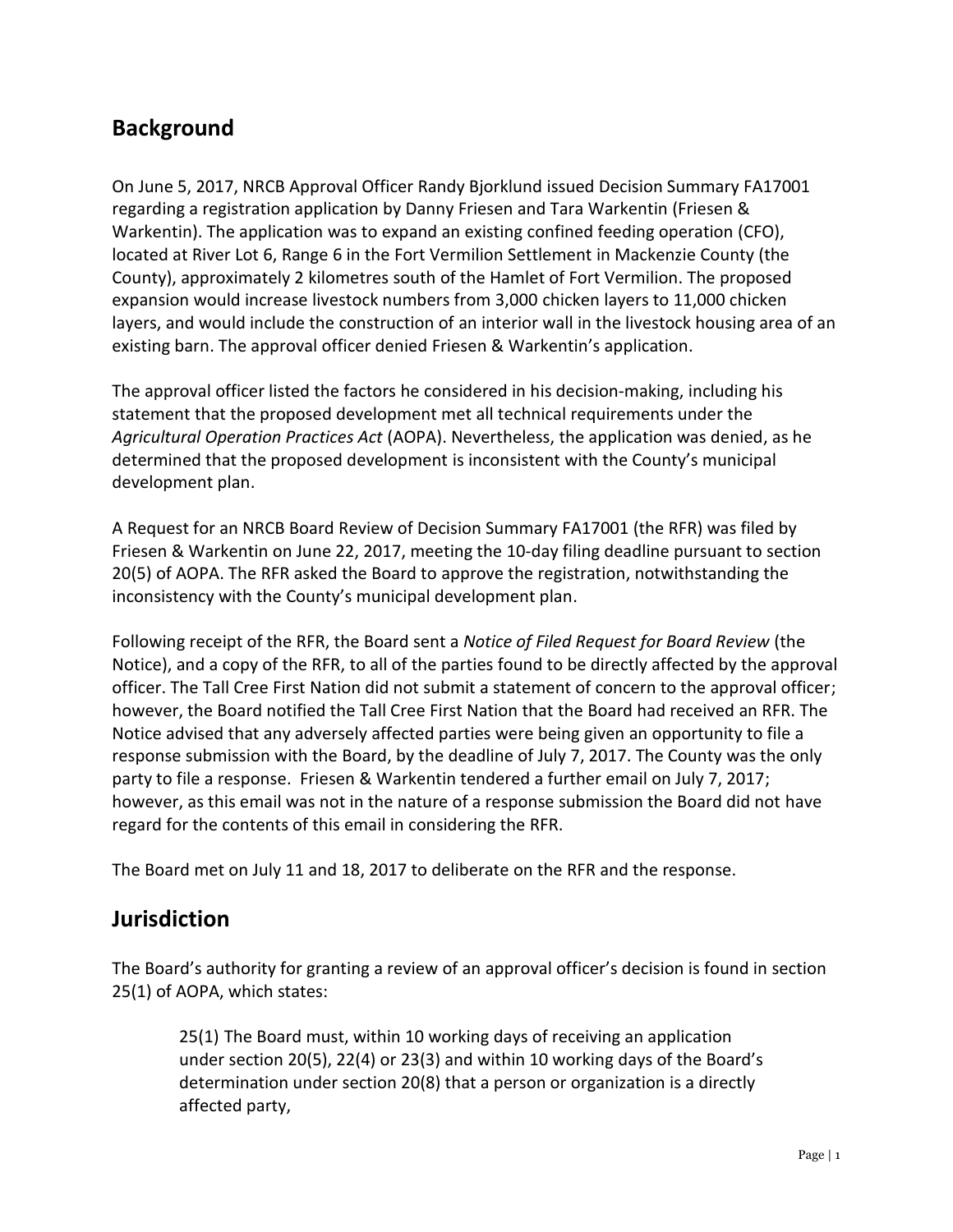- (a) dismiss the application for review, if in the opinion of the Board, the issues raised in the application for review were adequately dealt with by the approval officer or the issues raised are of little merit, or
- (b) schedule a review.

The Board considers that a party requesting a review of an approval officer's decision has the onus of demonstrating that there are sufficient grounds to merit a review. The information that must be included in each RFR is described in section 14 of the *Board Administrative Procedures Regulation*, and is also set out in the AO Decision cover letter dated June 5, 2017.

As stated above, the Board notified the Tall Cree First Nation that a request for review was being considered in relation to this CFO application. While it is somewhat unusual to notify a party that did not participate in the application review conducted by the approval officer, the Board determined that direct notice to the Tall Cree First Nation of the RFR filing was warranted given the specific nature of the issue raised. The Board has reviewed the general policy concerning notification of affected parties and notes that the approval officer acted in full accordance with that policy. That said, the Board suggests that the NRCB Field Services Division review its policy to satisfy itself that notice procedures adequately serve the range of circumstances that may arise.

#### **Documents Considered**

The Board considered the following information in arriving at its decision:

- Decision Summary FA17001 dated June 5, 2017 and its companion technical document (Part 2 Technical Requirements);
- Request for Board Review filed by Friesen & Warkentin dated June 22, 2017;
- Response Submission to the Board's June 28, 2017 Notice of Filed Request for Board Review, as submitted by the County; and
- portions of the public record maintained by the approval officer.

### **Board Deliberations**

The AO Decision denied the application by Friesen & Warkentin as, in accordance with section 20(1)(a) of AOPA, the CFO was inconsistent with the land use provisions of the County's municipal development plan.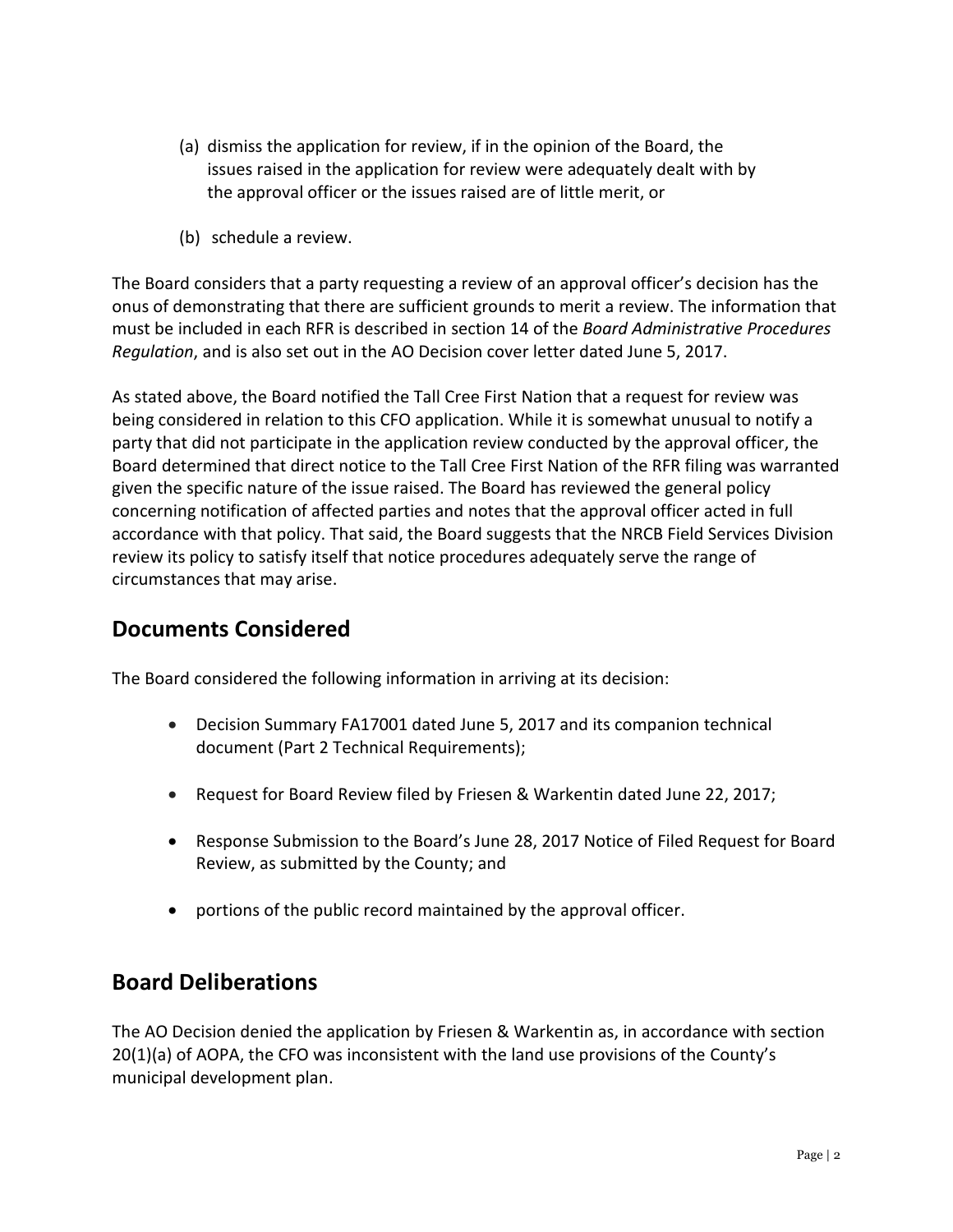The NRCB approval officer reviewed several submissions from the County related to the CFO's consistency with the municipal development plan. In a letter dated April 3, 2017, the County advised that the proposed operation was inconsistent with the 3.2 km setback to the Hamlet of Fort Vermilion and the Fort Vermilion Indian Reserve No. 173B (Tall Cree First Nation). The specific provision in the County's municipal development plan is article 4.2.9(a). Later, a second letter from the County, dated April 13, 2017, advised that the County had passed a motion to grant a variance to Friesen & Warkentin for the layer hen barn, for a maximum of 12,000 hens. The County's variance decision did not cause the approval officer to change his conclusion that the Friesen & Warkentin application is inconsistent with the municipal development plan.

As a consequence, Friesen & Warkentin have asked the Board to review the AO Decision and approve its application, notwithstanding the municipal development plan provisions. This request engages section 25(4)(g) of AOPA, where on review the Board may consider approving a CFO application, notwithstanding inconsistency with a municipal development plan.

Municipal development plans commonly include provisions that allow, preclude, or restrict CFO development in order to further planning objectives. However, in order to achieve more consistent CFO siting provisions across the province, AOPA provides the Board with the review authority to approve CFO applications, notwithstanding a municipal development plan exclusion zone provision.

The Board is directed by AOPA to dismiss an application for review if, in its opinion, the issues raised in the RFR were adequately dealt with by the approval officer, or the issues are of little merit. As this RFR raises an issue that the approval officer has no discretionary authority to exercise, the Board's consideration of the RFR rests on whether the issue raised merits further consideration.

The Board is satisfied that a review is warranted in this instance.

### **Decision**

Upon reviewing the submissions from all parties, the Board finds that a review is warranted to consider the following issue:

> *Whether the Board should exercise its authority to approve the Friesen & Warkentin CFO, notwithstanding an inconsistency with the municipal development plan. It will have regard for matters that would normally be considered if a municipal development permit were being issued; consider the effects on the environment, the economy, and the community; and the appropriate use of land.*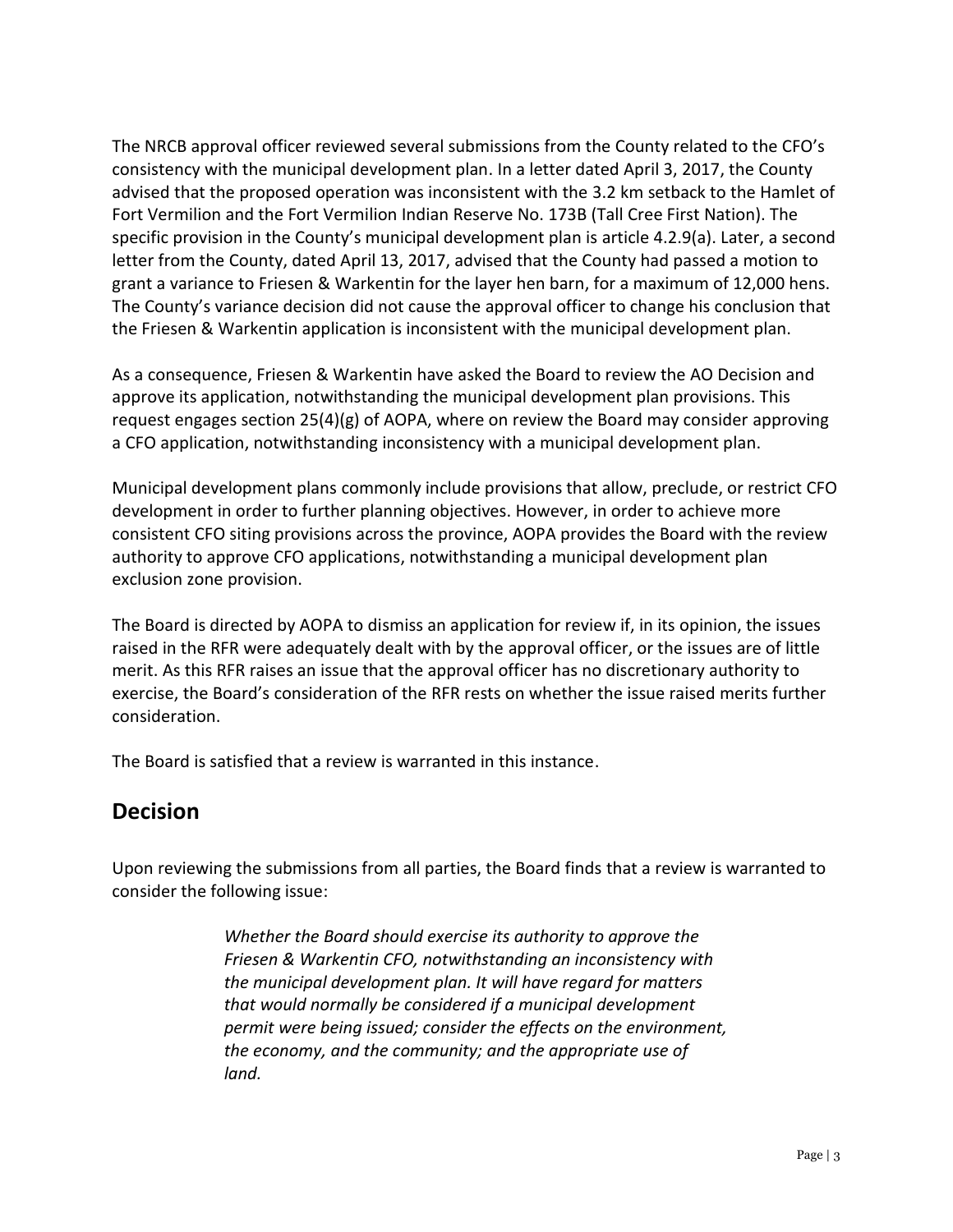The Board anticipates that deliberations on this issue will include identifying the County's rationale for establishing the relevant provisions in the municipal development plan, having regard for whether:

- the relevant provisions are reasonable and reflective of good planning,
- there is a direct link between the planning objectives and the establishment of the CFO exclusion zone, and
- the municipal development plan is in conflict with the AOPA objective of establishing common rules for the siting of CFOs across the province.

The Board has determined that a written review is appropriate. The details for the review process are set out in the following section. The Board encourages all directly affected parties to file submissions addressing the hearing issue outlined above.

## **Review Process**

The Board will establish online access to the approval officer's public record and all filings made with respect to this RFR. Once this site has been established, the Board will advise all parties.

The scheduled deadlines for the written review process are as follows:

- **July 31, 2017:** All parties (Friesen & Warkentin, Dolores Dachuk, and Mackenzie County) file their submissions. Although the Board does not anticipate that the approval officer will be filing a submission, the approval officer is a party to the review. Review staff will ensure that all submissions that are received on or before July 31, 2017 are made available to each party.
- **August 8, 2017:** All parties file their reply submissions. Reply submissions are not mandatory, but allow for filing rebuttal evidence and argument to that contained in the other parties' submissions. It also provides the chance for parties to raise questions that it believes need to be answered by other parties to the review in order to complete the record. If parties include questions with their reply submissions, the Board will determine whether an answer should be pursued. When putting forward a question, please include the reasons why an answer is necessary for the Board to complete its deliberations.